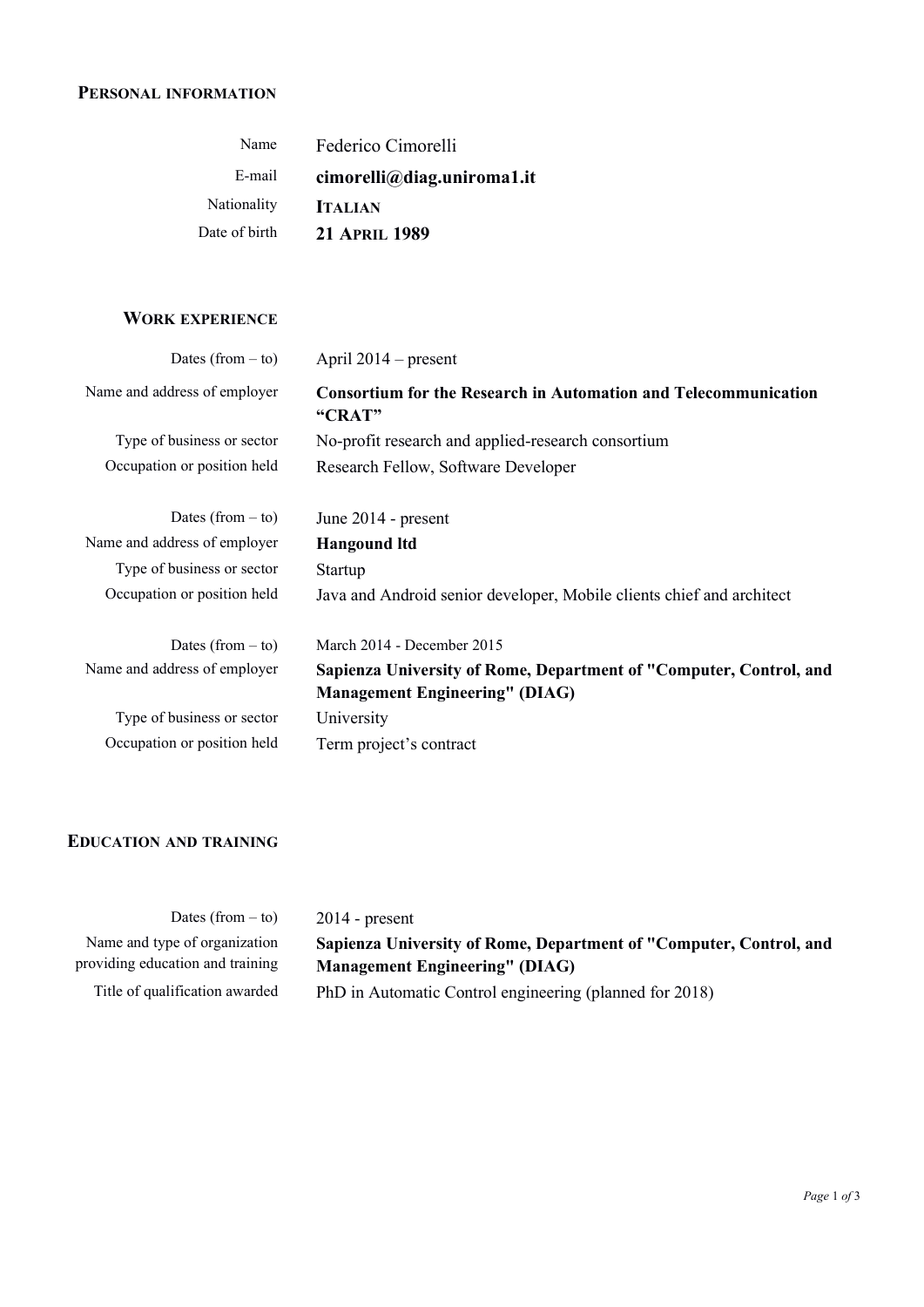| Dates (from $-$ to)                                               | $2009 - 2014$                                                                                                                                                                                                                                                                                          |
|-------------------------------------------------------------------|--------------------------------------------------------------------------------------------------------------------------------------------------------------------------------------------------------------------------------------------------------------------------------------------------------|
| Name and type of organization<br>providing education and training | Sapienza University of Rome, Department of "Computer, Control, and<br><b>Management Engineering" (DIAG)</b>                                                                                                                                                                                            |
| Principal subjects/occupational<br>skills covered                 | Thesis: Design and implementation of a software library enabling end-to-end<br>Quality of Service control in Software Defined Network OpenFlow networks;<br>Supervisor: Prof. Francesco Delli Priscoli - Full Professor in "Automatic<br>Controls" and "Control of Communication and Energy Networks". |
| Title of qualification awarded                                    | Master degree in Engineering in Computer Science                                                                                                                                                                                                                                                       |
|                                                                   |                                                                                                                                                                                                                                                                                                        |

| Dates (from $-$ to)                                               | $2005 - 2009$                                                                                                                                                                                                                                            |
|-------------------------------------------------------------------|----------------------------------------------------------------------------------------------------------------------------------------------------------------------------------------------------------------------------------------------------------|
| Name and type of organization<br>providing education and training | ITIS "E. Mattei", technical high school                                                                                                                                                                                                                  |
| Principal subjects/occupational<br>skills covered                 | Head technician, computer technology. Furthermore, during this course of<br>study, I had the opportunity to competing in the National Olympiad in<br>Informatics, 2008 editions (www.olimpiadi-informatica.it) succeeding in<br>achieve national finals. |
| Title of qualification awarded                                    | High school Diploma "Head technician, computer technology"                                                                                                                                                                                               |

## **PERSONAL SKILLS AND COMPETENCES**

| <b>MOTHER TONGUE</b><br><b>OTHER LANGUAGES</b> | Italian<br>English                                                                                                                          |
|------------------------------------------------|---------------------------------------------------------------------------------------------------------------------------------------------|
| <b>SOCIAL SKILLS</b><br>AND COMPETENCES        | Organizational skills, determination, self-motivated                                                                                        |
| ORGANIZATIONAL SKILLS<br>AND COMPETENCES       | Leadership (have been responsible for a European project's task)<br>Sense of organization<br>Good experience in project and team management |